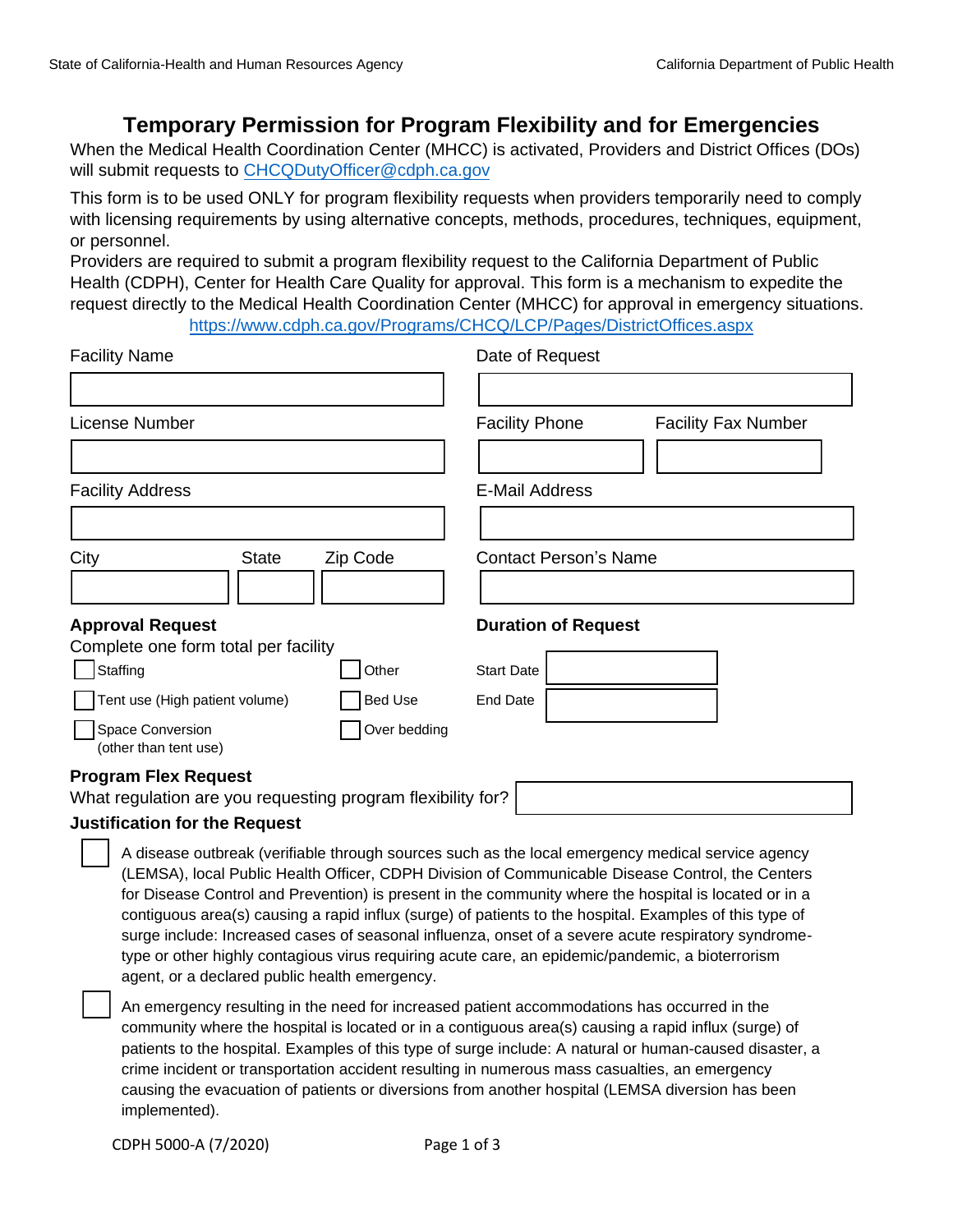| If you are seeking a staffing waiver, has your facility laid off any clinical staff within the previous 60 days?<br>If so, please explain (Note: Attach supporting documentation if necessary) |  |  |  |  |  |  |
|------------------------------------------------------------------------------------------------------------------------------------------------------------------------------------------------|--|--|--|--|--|--|
|                                                                                                                                                                                                |  |  |  |  |  |  |
|                                                                                                                                                                                                |  |  |  |  |  |  |
|                                                                                                                                                                                                |  |  |  |  |  |  |
|                                                                                                                                                                                                |  |  |  |  |  |  |
| <b>Justification for the Request</b><br>Other:                                                                                                                                                 |  |  |  |  |  |  |
|                                                                                                                                                                                                |  |  |  |  |  |  |
|                                                                                                                                                                                                |  |  |  |  |  |  |
|                                                                                                                                                                                                |  |  |  |  |  |  |
| <b>Exhausting Available Alternatives</b>                                                                                                                                                       |  |  |  |  |  |  |
| The provider must exhaust available alternatives before requesting increased patient                                                                                                           |  |  |  |  |  |  |
| accommodations. Check all that apply:                                                                                                                                                          |  |  |  |  |  |  |
| Rescheduling non-emergent surgeries and diagnostic procedures.                                                                                                                                 |  |  |  |  |  |  |
| Transferring patients to other beds or discharge as appropriate.                                                                                                                               |  |  |  |  |  |  |
| Setting clinics for non-emergency cases (if possible).                                                                                                                                         |  |  |  |  |  |  |
| Requesting ambulance diversion from LEMSA, if appropriate.                                                                                                                                     |  |  |  |  |  |  |
| Other:                                                                                                                                                                                         |  |  |  |  |  |  |
| <b>Adequate Staff, Equipment and Space</b>                                                                                                                                                     |  |  |  |  |  |  |
| The provider must make arrangements for adequate staffing, equipment and space for increased                                                                                                   |  |  |  |  |  |  |
| patient accommodations. Check all that apply:                                                                                                                                                  |  |  |  |  |  |  |
| A plan is in place for staff if the request is for use of alternate space.                                                                                                                     |  |  |  |  |  |  |
| A plan is in place for equipment if the request is for use of alternative space.                                                                                                               |  |  |  |  |  |  |
| The proposed space for care of patients provides sufficient square footage to ensure access for safe care.                                                                                     |  |  |  |  |  |  |
| Other:                                                                                                                                                                                         |  |  |  |  |  |  |
|                                                                                                                                                                                                |  |  |  |  |  |  |

## **Additional Information**

 Provide a brief description of your conditions and explain the need for program flexibility. Provide a brief description of the alternative concepts, methods, procedures, techniques, equipment or personnel to be used, and the conditions under which this program flexibility will be used. Attach additional supporting documentation as needed.